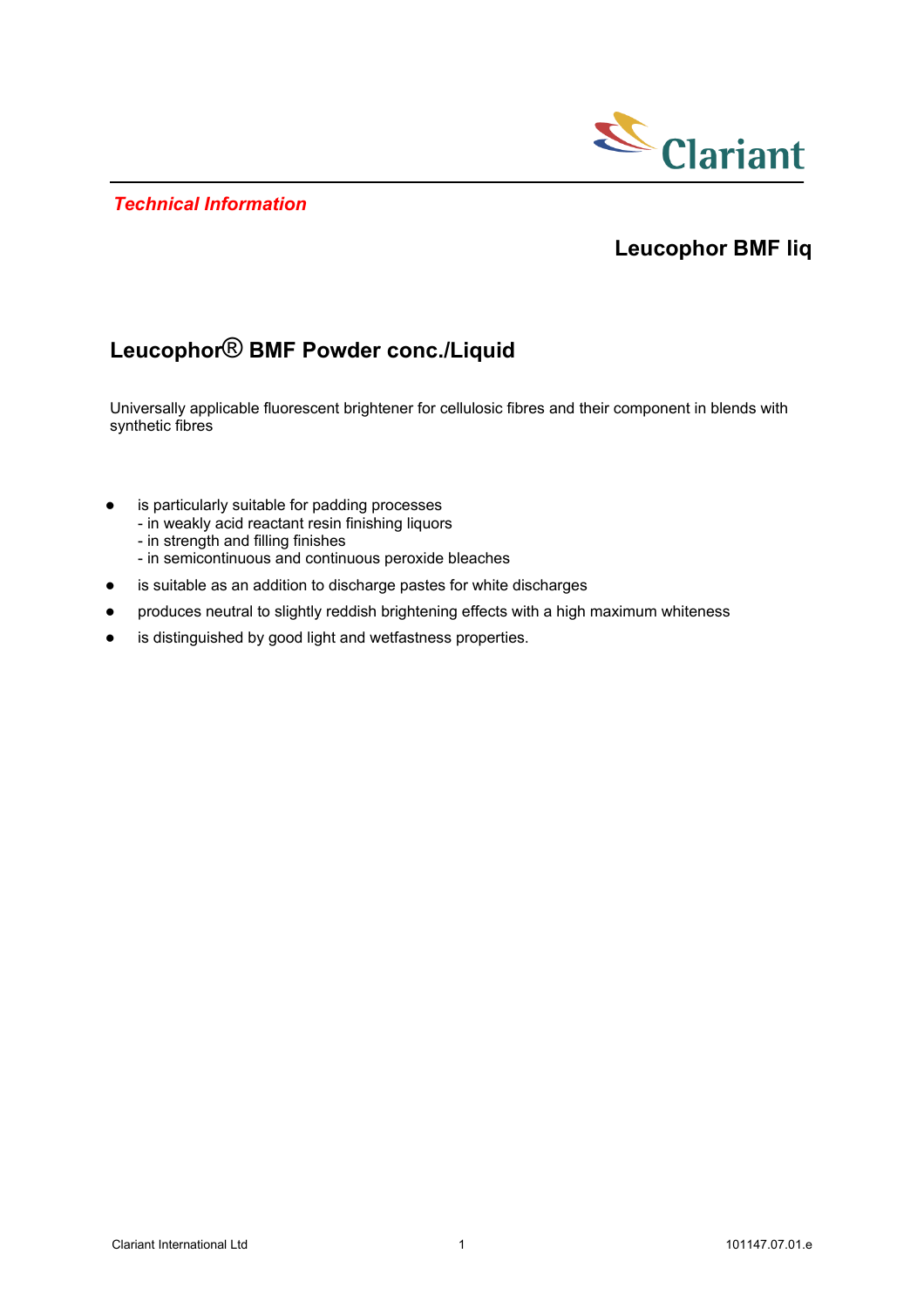## **1 Properties**

| Appearance<br>Powder product<br>Liquid product                                                                                                                                                                                                                                                       | pale yellow powder<br>brownish yellow, viscous liquid                                                                                                                                                                     |
|------------------------------------------------------------------------------------------------------------------------------------------------------------------------------------------------------------------------------------------------------------------------------------------------------|---------------------------------------------------------------------------------------------------------------------------------------------------------------------------------------------------------------------------|
| Chemical character                                                                                                                                                                                                                                                                                   | stilbene derivative                                                                                                                                                                                                       |
| lonic character                                                                                                                                                                                                                                                                                      | anionic                                                                                                                                                                                                                   |
| Strength relationship                                                                                                                                                                                                                                                                                | 1 kg powder corresponds to 2.8 kg or 2.35 l of the liquid<br>product                                                                                                                                                      |
| Bulking volume of Powder product<br>Density of Liquid product at 20°C                                                                                                                                                                                                                                | $430 \pm 30$ g/l<br>$1.20 \pm 0.05$ g/cm <sup>3</sup>                                                                                                                                                                     |
| pH (1% solution or dilution)<br>Powder product<br>Liquid product                                                                                                                                                                                                                                     | $8.5 \pm 1$<br>$9.0 \pm 1$                                                                                                                                                                                                |
| Solubility/Dilutability<br>Powder product<br>Liquid product                                                                                                                                                                                                                                          | dissolve by pouring over hot water.<br>Solubility at<br>20°C: 350 g/l<br>50°C: 580 g/l<br>95°C: 680 g/l<br>dilutable with cold water in any proportion                                                                    |
| Influence of light                                                                                                                                                                                                                                                                                   | the product and working solutions must be protected against<br>light                                                                                                                                                      |
| Storage stability<br>Powder product<br>$\bullet$<br>Liquid product<br>$\bullet$<br>-15°C but dissolves again on heating and stirring and                                                                                                                                                             | unlimited<br>the product may crystallize out at temperatures below                                                                                                                                                        |
| Stability of solutions to<br>hard water<br>$\bullet$<br>acids<br>$\bullet$<br>alkalis<br>$\bullet$<br>electrolytes<br>$\bullet$<br>silicates<br>$\bullet$<br>sodium hydrosulphite<br>$\bullet$<br>hydrogen peroxide<br>$\bullet$<br>sodium hypochlorite<br>$\bullet$<br>sodium chlorite<br>$\bullet$ | is fully effective<br>very good<br>good to ca. pH 3.5 in acid catalyzed resin liquors<br>very good, is applicable in reinforcing bleachliquors<br>very good<br>good<br>very good<br>very good<br>not stable<br>not stable |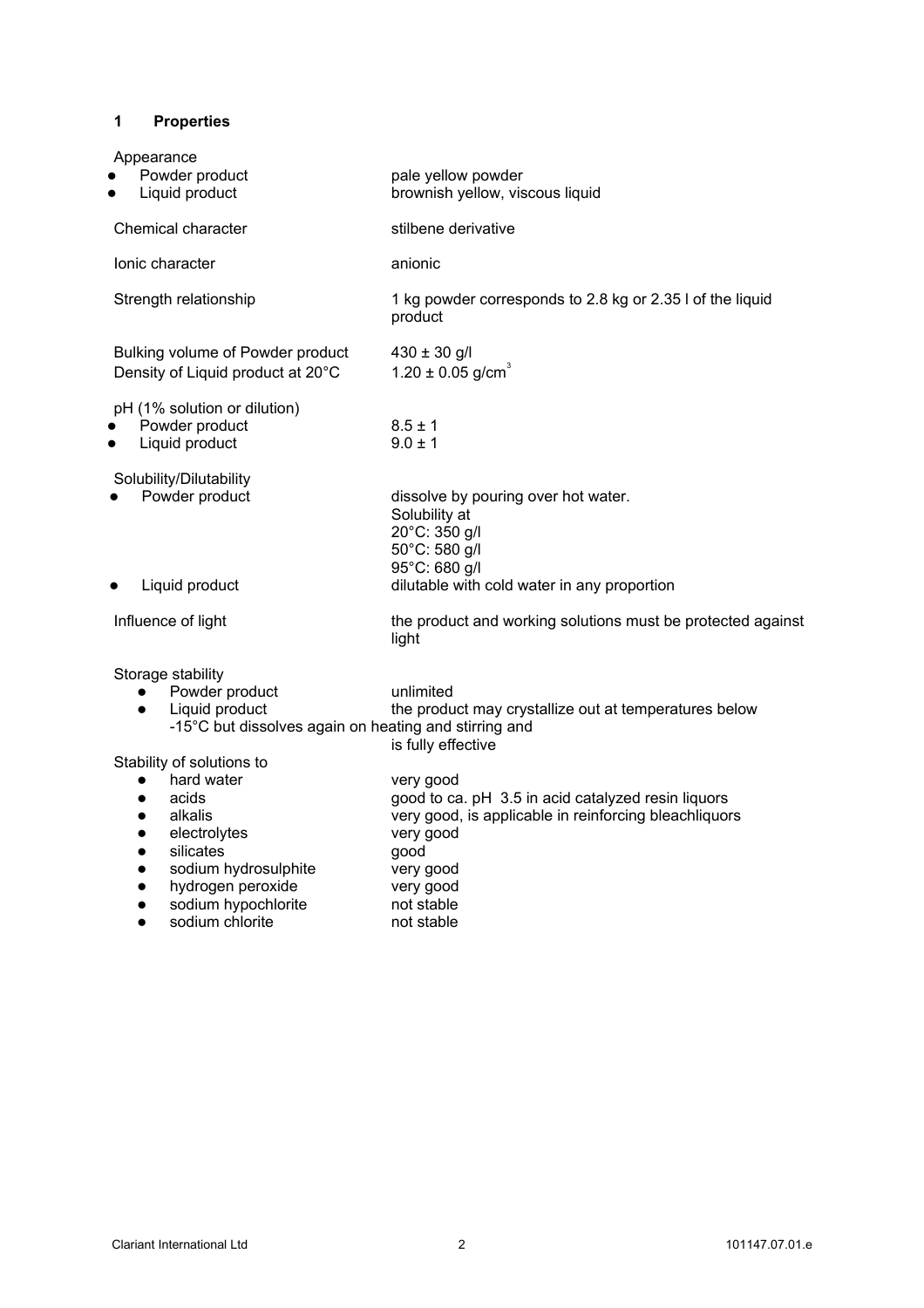Compatibility of solutions with

| resin precondensates<br>catalysts                         | very good in the region of pH values over 3.5<br>very good in the region of pH values over 3.5; if nitrate<br>catalysts are used the goods must be scoured thoroughly to<br>achieve optimum lightfastness values |
|-----------------------------------------------------------|------------------------------------------------------------------------------------------------------------------------------------------------------------------------------------------------------------------|
| anionic and nonionic<br>softeners<br>anionic and nonionic | very good                                                                                                                                                                                                        |
| wetting agents<br>cationic softeners                      | very good<br>in most cases not compatible; losses in whiteness must be<br>expected                                                                                                                               |

## Ecotoxicological data see Safety Data Sheet

### **2 Fastness properties**

| Light                    | ISO 105/B02        |                                    | Rating<br>$3 - 4$ |
|--------------------------|--------------------|------------------------------------|-------------------|
| Washing $3,60^{\circ}$ C | ISO 105/C03        |                                    | $4 - 5$           |
| Washing 4, 95°C          | ISO 105/C04        |                                    | 4                 |
| Hypochlorite bleach      | <b>ISO 105/N01</b> |                                    | $3 - 4$           |
| Peroxide bleach          | <b>ISO 105N02</b>  |                                    | $4 - 5$           |
| Nitrogen oxide           | ISO 105/G01        |                                    | $3 - 4$           |
| Gas fume fading          | IOS 105/G02        |                                    | 4                 |
| Dry heat                 | ISO 105/P01        | $180^{\circ}$ C<br>$210^{\circ}$ C | 4-5<br>4          |

## **3 Scope of application**

**Leucophor BMF** is primarily suitable for brightening

- cellulosic fibres (e.g. cotton, linen, viscose)
- cellulosic/synthetic fibre blends especially polyester/cellulose blends in combination with the suitable **Leucophor** and **Hostalux\*** products for the polyester component.

It is applicable in resin finishing liquors such as

- crease resistant finishes
- wash and wear finishes
- as well as
- strength, filling and handle finishes
- and semicontinuous and continuous peroxide bleaches such as the
- pad batch process
- pad roll process
- pad steam process
- immersion bleach process

and

- as an addition to white discharges.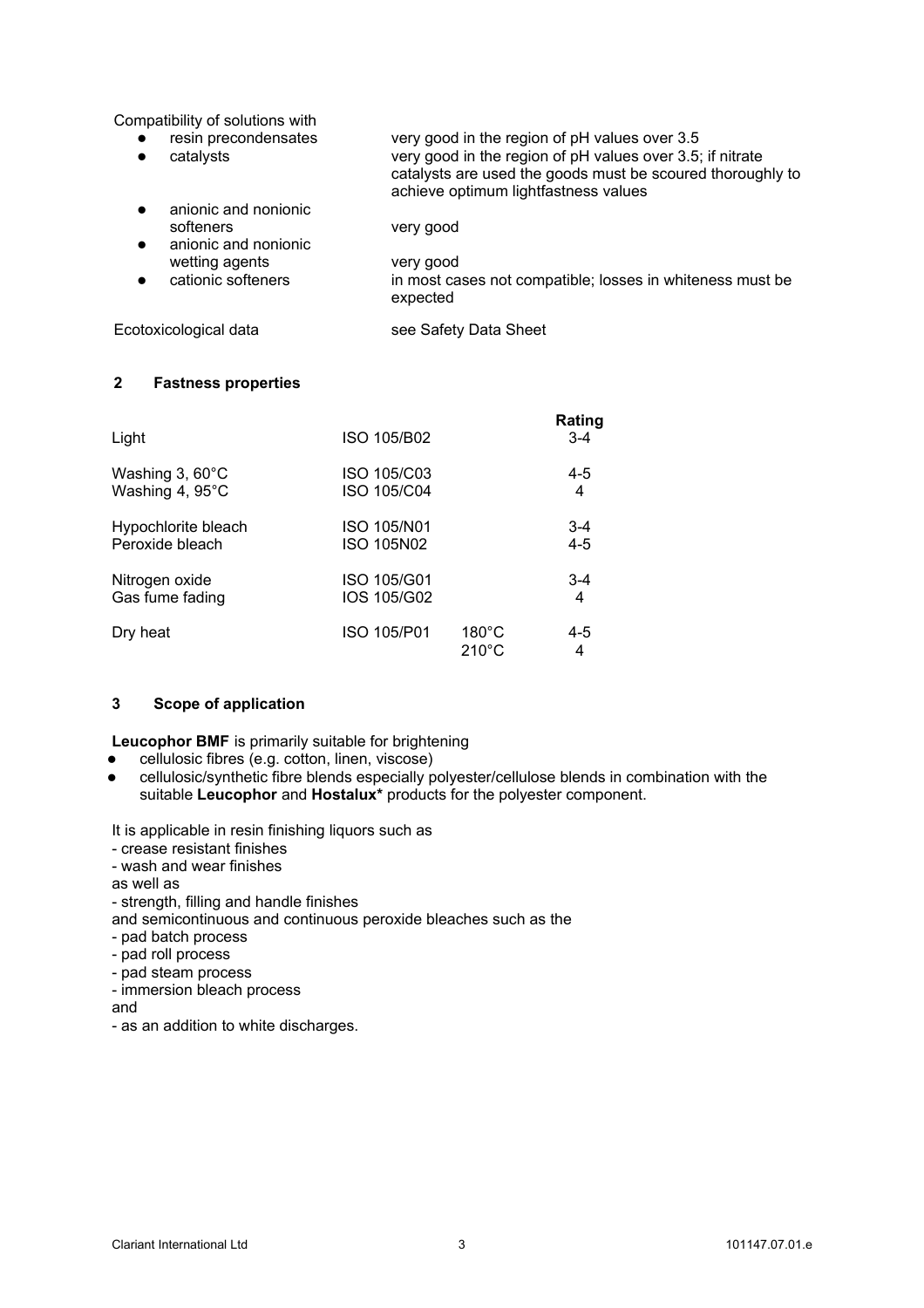**Leucophor BMF** produces brilliant brightening effects with a neutral to weakly reddish shade on woven and knit goods.

### **3.1 Padding process**

Thanks to its low substantivity and good compatibility with the products used in the finishing of white goods **Leucophor BMF** is ideally suitable for brightening cellullosic fibres by the padding process for application in filling and handle finishes as well as the usual resin liquors catalyzed to pH 3.5.

For use in stronger acid catalyzed resin finishing liquors, i.e. in the region below pH 3.5, we recommend

- **Leucophor BCR Powder conc./Liquid**
- **Leucophor BFB Powder conc./Liquid**
- **Leucophor BLB Liquid**
- **Leucophor BLR Liquid.**

### **3.2 Continuous bleaching**

**Leucophor BMF** with its good stability in bleaching liquors is particularly suitable for application in semicontinuous and continuous peroxide bleaches by the

- pad batch process
- pad roll process
- pad steam process
- immersion bleaching process.

#### **3.3 Exhaust process**

**Leucophor BMF** can also be applied by the exhaust method (e.g. in the peroxide bleach) primarily when higher affinity brighteners cause levelness problems (e.g. with very short liquor ratios on package, beam and jig dyeing machines). In these cases, however, hard water and/or an addition of salt must be used.

Optimum exhaustion is achieved with an electrolyte addition at liquor temperatures of 60-80°C. At higher temperatures the brightener does not exhaust completely.

For the exhaust process with long liquor ratios (e.g. winch) and for temperatures over 100°C we recommend the higher affinity products:

- **Leucophor BSB Powder conc./Liquid**
- **Leucophor PC Liquid.**

#### **4 Application**

#### **4.1 Dissolving/diluting**

**Leucophor BMF Powder conc.** can be dissolved by pouring over hot water and stirring; if necessary it can be boiled up briefly with live steam.

**Leucophor BMF Liquid** can be diluted with cold water in any proportion.

*Note*

The stock and working solutions are sensitive to light and must therefore be protected from daylight and the sun.

#### **4.2 Padding process**

(pickup ca. 80%)

## *Cellulosic fibres*

Brightening without any addition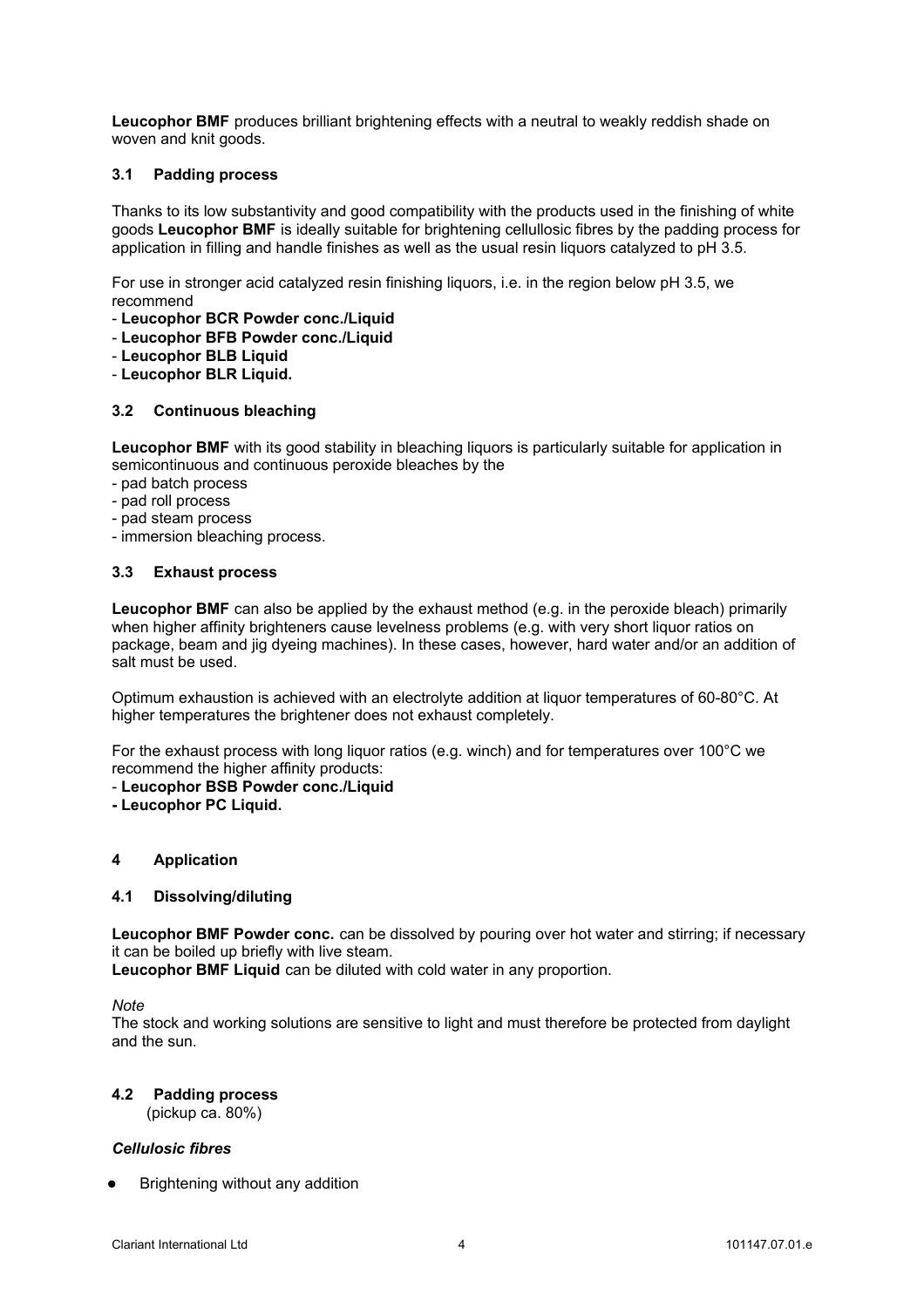- 0.2 2 g/l **Leucophor BMF Powder conc.** or
- 0.5 5 g/l **Leucophor BMF Liquid**
- In handle and filling finishes 0.2 - 3.5 g/l **Leucophor BMF Powder conc.** or 0.5 - 10 g/l **Leucophor BMF Liquid**
- In resin finishing liquors 0.2 - 3.5 g/l **Leucophor BMF Powder conc.** or 0.5 - 10 g/l **Leucophor BMF Liquid**
- In continuous peroxide bleaching 0.5 - 5 g/l **Leucophor BMF Powder conc.** or 2 - 15 g/l **Leucophor BMF Liquid**
- In white discharges
	- 0.5 7.5 g/kg **Leucophor BMF Powder conc.** or
		- 2 20 g/kg **Leucophor BMF Liquid**

### *Polyester/cellulose blends*

The applied amounts must be related to the relevant fibre component.

- Brightening of the cellulosic component
	- 0.2 3.5 g/l **Leucophor BMF Powder conc.** or
	- 0.5 10 g/l **Leucophor BMF Liquid**
- Brightening of the polyester compoment

With selected polyester brighteners from the **Hostalux** and **Leucophor ranges.** Depending on the product applied a heat treatment for 30-45 s between 170-190°C is required to fix the polyester brightener.

## **4.3 Exhaust process**

#### *Cellulosic fibres*

- with salt
	- 0.1 0.5 % **Leucophor BMF Powder conc.** or
	- 0.2 1.5 **%Leucophor BMF Liquid**
	- 2 5 g/l Glauber salt cryst.
- Peroxide bleach
	- 0.2 1 % **Leucophor BMF Powder conc.** or
	- 0.5 2 **%Leucophor BMF Liquid**
	- 2 5 g/l Glauber salt cryst.\*

\* if stabilized with sodium silicate and magnesium chloride, the salt can be omitted.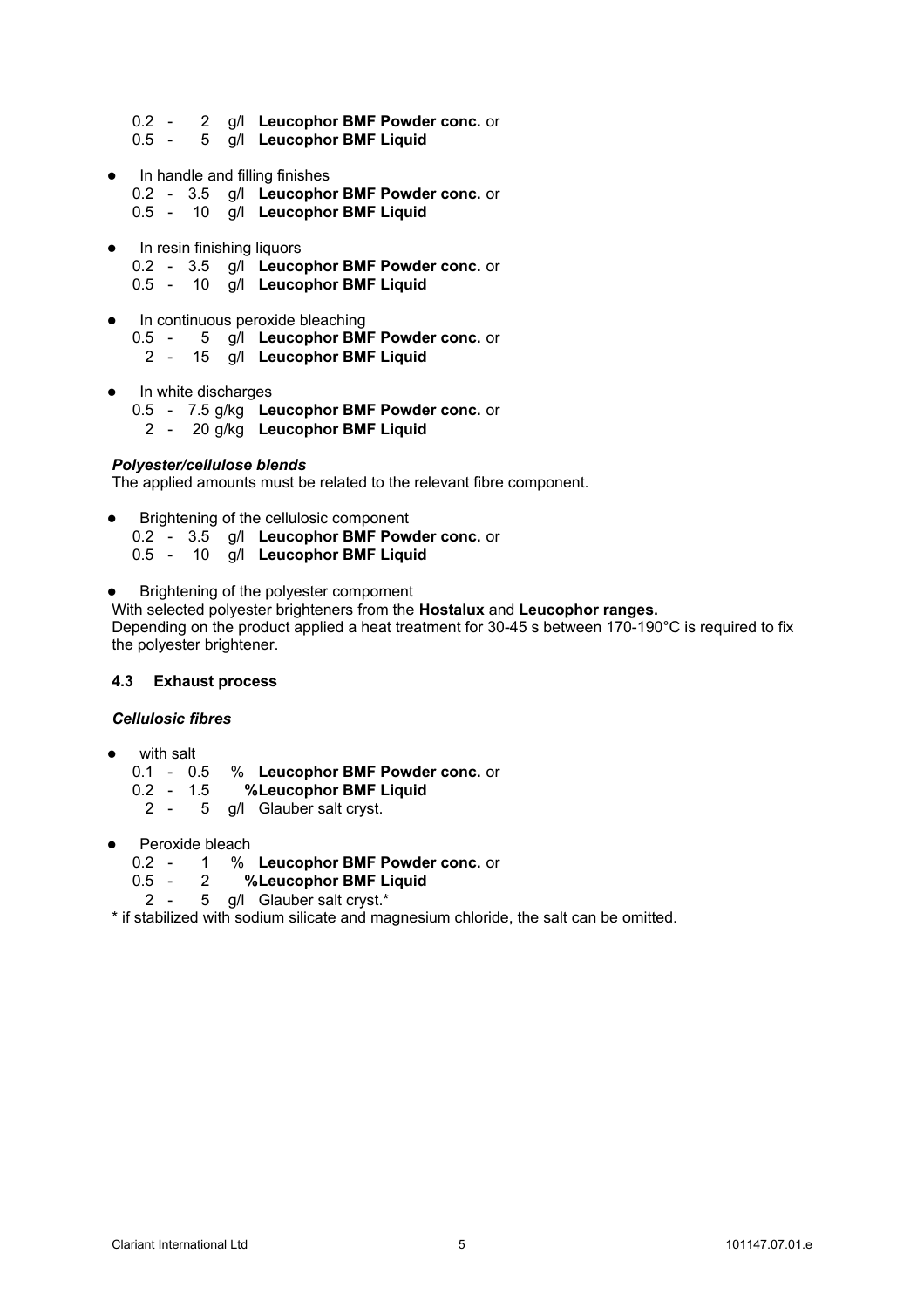## *Polyester/cellulose blends*

The applied amounts must be related to the relevant fibre component.

Brightening of the cellulosic component

The amount of **Leucophor BMF** corresponds to that required for the relevant exhaust process.

- Brightening of the polyester component e.g.
	- 0.2 0.8 % **Leucophor EFN Liquid conc. or**
	- 0.1 0.5 % **Leucophor EHR Liquid conc. / Hostalux ESR Liquid**

If applied at the boil it is necessary to add a carrier (e.g. **Dilatin® NAN Liquid**) for good bath exhaustion, especially with **Leucophor EHR Liquid conc**. and **Hostalux ESR Liquid.**

#### **5 Sample recipes**

#### **5.1 Padding process**

- **Filling finish**
	- 20 60 g/l **Appretan® F Liquid**
	- 0.5 1 ml/l **Sandozin\* NRW Liquid high conc.**
	- 0.2 3.5 g/l **Leucophor BMF Powder conc.** or
	- 0.5 10 g/l **Leucophor BMF Liquid**
- pad at ca. 80% pickup
- dry at ca.  $140^{\circ}$ C.
- **Soft handle finish (hydrophilic)**
	- 10 50 g/l **Dilasoft® RS Liquid**
	- 0 15 g/l **Sandoperm\* MEW Liquid**
	- 0.2 3.5 g/l **Leucophor BMF Powder conc.** or
	- 0.5 10 g/l **Leucophor BMF Liquid**
- pad at ca. 80% pickup
- dry at ca. 140°C.
- **Wash and wear finish (cotton)**
	- 30 40 g/l **Arkofix® NDL Liquid conc.**
	- 0.5 1 ml/l **Sandozin\* NRW Liquid high conc.**
	- 10 20 g/l **Ceraperm® SAP Liquid**
	- 10 20 g/l **Sandoperm MEW Liquid**
	- 9 12 g/l magnesium chloride
	- 0.1 0.5 g/l acetic acid (60%)
	- 0.2 3.5 g/l **Leucophor BMF Powder conc.** or
	- 0.5 10 g/l **Leucophor BMF Liquid**
	- pH 4-5
- pad at ca. 80% pickup
- cure at ca. 140°C
- cure for 3-5 min at 160-140°C or shock cure for 60-30 s at 165-180°C.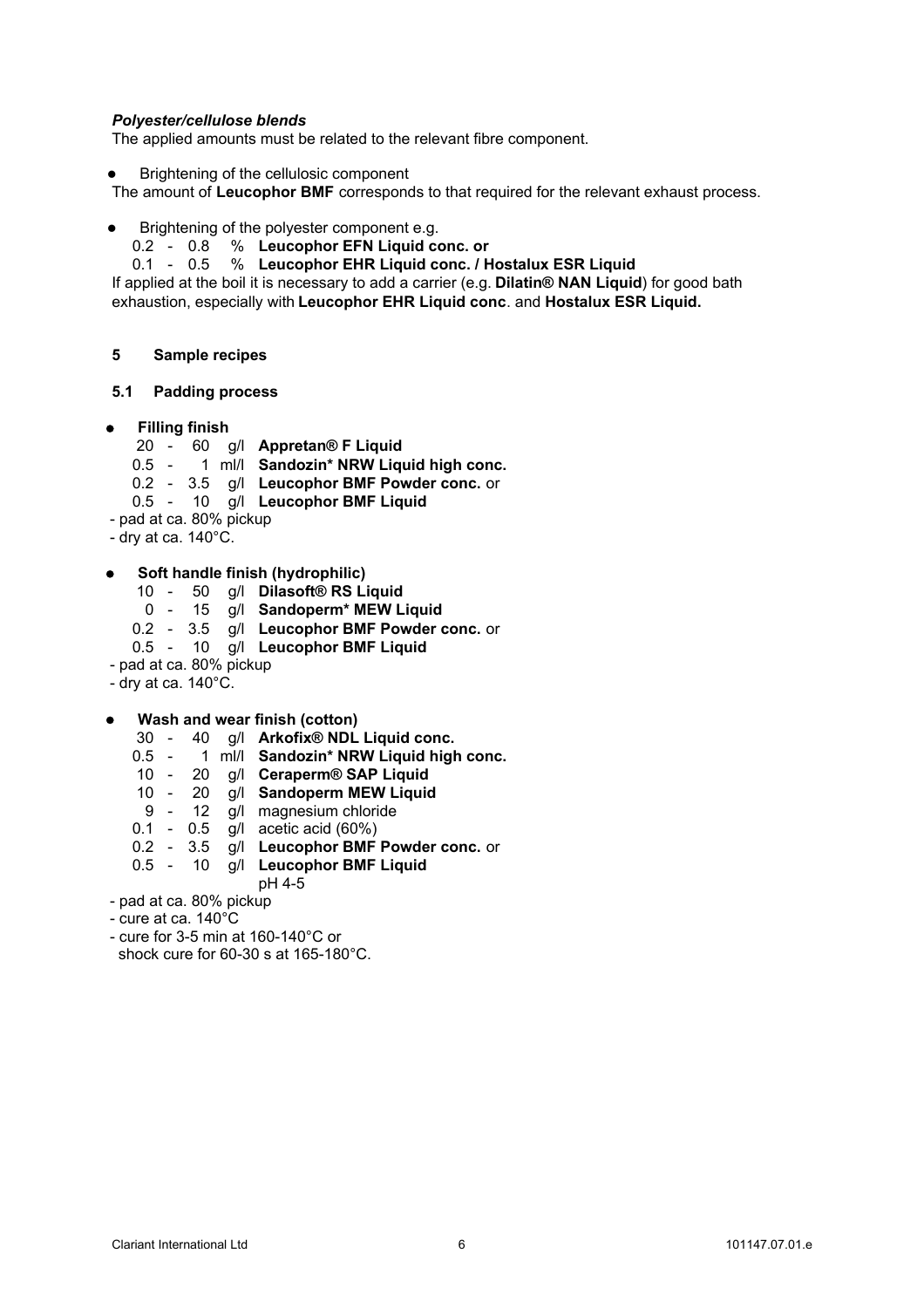- **Creaese-resistant finish (viscose)**
	- 40 70 g/l **Arkofix NDL Liquid conc.**
	- 20 30 g/l **Finish PU Liquid**
	- 0.5 1 ml/l **Sandozin NRW Liquid high conc.**
		- 1 1.5 g/l **Catalyst PU Liquid**
	- 10 16 g/l **Catalyst NKS Liquid**
	- 0.2 3.5 g/l **Leucophor BMF Powder conc.** or
	- 0.5 10 g/l **Leucophor BMF Liquid**
- pH 4-5 - pad at ca. 80% pickup
- cure at ca. 140°C
- 
- cure for 3-5 min at 160-140°C or shock cure for 60-30 s at 165-180°C.

### **5.2 Continuous bleach**

Pad roll process

*silicate-free*

- 0.3 g/l magnesium chloride (or water hardness 6 12°e)
- 3 8 ml/l **Sandopan BFN Liquid** or
- 3 8 ml/l **Sandoclean PC Liquid**
- 6 10 ml/l **Stabilizer SIFA Liquid**
- 10 15 g/l caustic soda solid
- 30 50 ml/l hydrogen peroxide 35%
- 0.5 5 g/l **Leucophor BMF Powder conc.** or
	- 2 15 g/l **Leucophor BMF Liquid**

**or**

*with silicate*

- 0.3 g/l magnesium chloride (or water hardness 6 12°e)
- 3 8 ml/l **Sandopan BFN Liquid** or
- 3 8 ml/l **Sandoclean PC Liquid**
- 4 6 ml/l **Stabilizer CS Liquid**
- 2 4 ml/l **Sirrix® AK Liquid**
- 8 12 ml/l sodium silicate 38°Bé
- 10 15 g/l caustic soda solid
- 30 50 ml/l hydrogen peroxide 35%
- 0.5 5 g/l **Leucophor BMF Powder conc.** or

# 2 - 15 g/l **Leucophor BMF Liquid**

- pad at ca. 80% pickup
- batch for 20 120 min at 90 100°C
- wash off as hot as possible.
- Pad steam process

*silicate-free*

- 0.3 g/l magnesium chloride (or water hardness 6 12°e)
- 3 6 ml/l **Sandopan BFN Liquid** or
- 3 6 ml/l **Sandoclean PC Liquid**
- 6 10 ml/l **Stabilizer SIFA Liquid**
- 20 a/l caustic soda solid
- 20 60 ml/l hydrogen peroxide 35%
- 0.5 5 g/l **Leucophor BMF Powder conc.** or
	- 2 15 g/l **Leucophor BMF Liquid**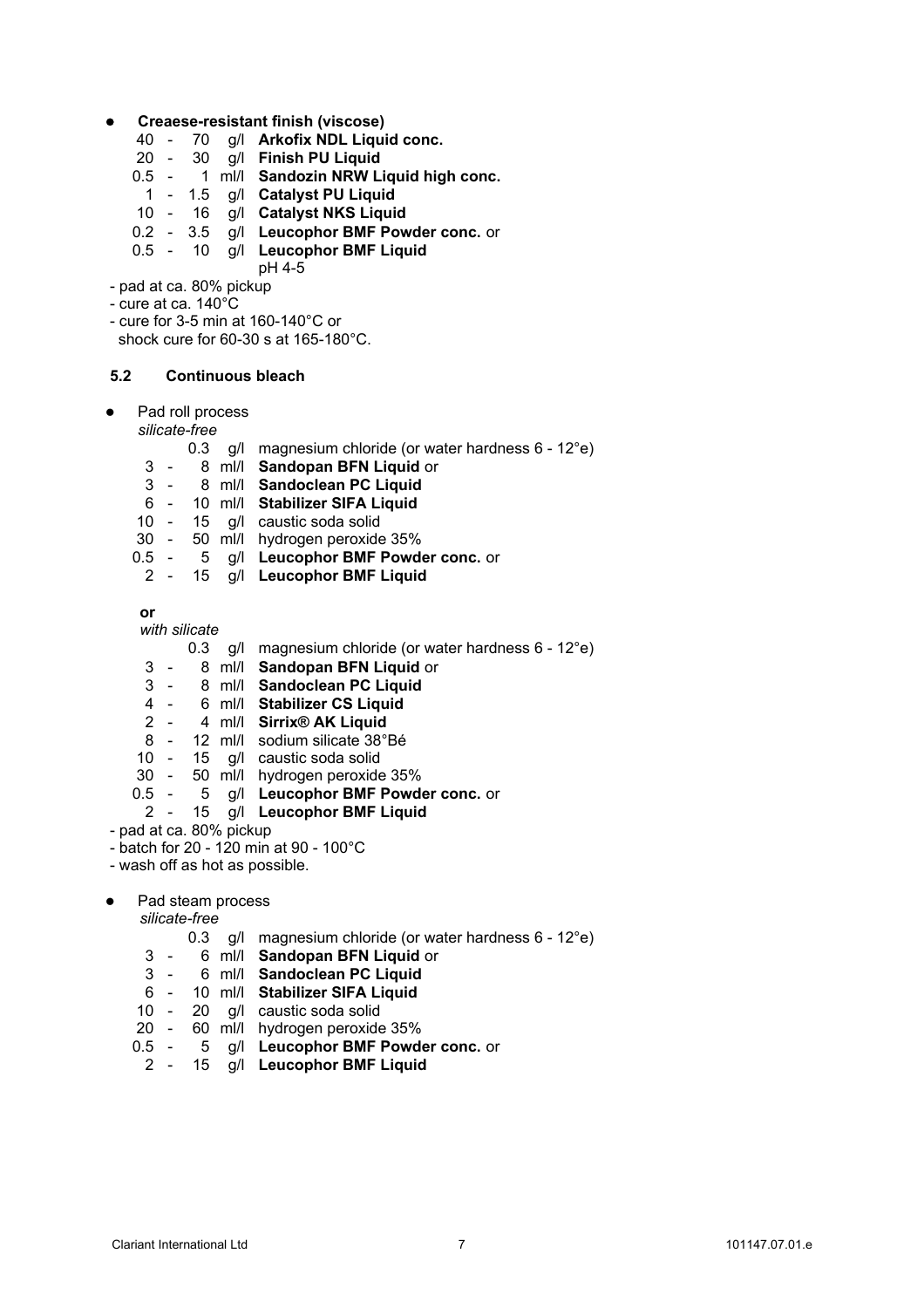**or**

## *with silicate*

- 0.3 g/l magnesium chloride (or water hardness 6 12°e)
- 3 6 ml/l **Sandopan BFN Liquid** or
- 3 6 ml/l **Sandoclean PC Liquid**
- 4 6 ml/l **Stabilizer CS Liquid**
- 2 4 ml/l **Sirrix AK Liquid**
- 5 10 ml/l sodium silicate 38°Bé
- 10 20 g/l caustic soda solid
- 20 60 ml/l hydrogen peroxide 35%
- 0.5 5 g/l **Leucophor BMF Powder conc.** or
	- 2 15 g/l **Leucophor BMF Liquid**
- pad at ca. 80% pickup
- steam for 2 20 min at 102 105°C
- wash off as hot as possible.

#### **5.3 Exhaust process**

- Without bleach
	- 0.5 1 ml/l **Sandopan BFN Liquid**
	- 2 5 g/l Glauber salt cryst.
	- 0.1 0.5 % **Leucophor BMF Powder conc.** or
	- 0.2 1.5 **%Leucophor BMF Liquid** 
		- liquor ratio 5:1 to 20:1

- treat for 15 - 30 min at 60-80°C.

- With bleach
	- *silicate-free*
		- 0.3 g/l magnesium chloride (or water hardness 6 12°e)
	- 0.5 1 ml/l **Sandopan LFW Liquid** or
	- 0.5 1 ml/l **Sandopan BFN Liquid**
	- 0.3 0.5 ml/l **Stabilizer SIFA Liquid**
	- 2 5 ml/l caustic soda 36°Bé
	- 5 10 ml/l hydrogen peroxide 35%
	- 2 5 g/l Glauber salt cryst.<br>0.2 1 % Leuconhor BMF F
	- 0.2 1 % **Leucophor BMF Powder conc.** or
	- 0.5 2 % **Leucophor BMF Liquid**

**or**

*with silicate*

- 0.3 g/l magnesium chloride (or water hardness 6 12°e)
- 0.5 1 ml/l **Sandopan LFW Liquid** or
- 0.5 1 ml/l **Sandopan BFN Liquid**
- 2 4 ml/l sodium silicate 38°Bé
- 0.5 2 ml/l caustic soda 36°Bé
- 5 10 ml/l hydrogen peroxide 35%
- 0.2 1 % **Leucophor BMF Powder conc.** or
- 0.5 2 % **Leucophor BMF Liquid**
	- liquor ratio: 5:1 to 20:1
- treat for 60-90 min at 80 95°C

or

 $-$  for 40-20 min at 110 - 115°C.